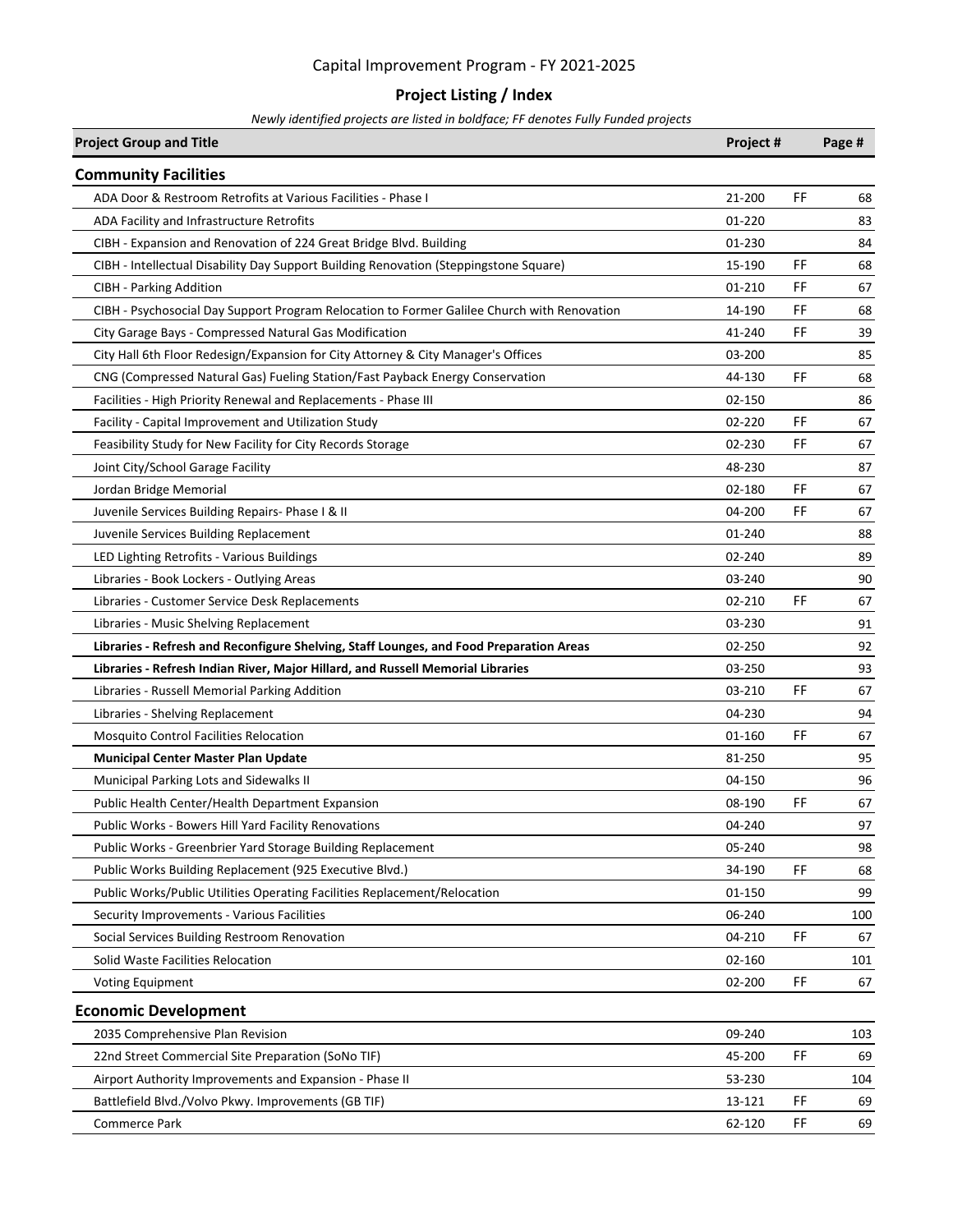### **Project Listing / Index**

| <b>Project Group and Title</b>                                                                 | Project # |    | Page # |
|------------------------------------------------------------------------------------------------|-----------|----|--------|
| Conference Center Renovation (GB TIF)                                                          | 15-100    | FF | 69     |
| Enhanced Signage & Landscaping at Entrances to the City                                        | 36-240    |    | 105    |
| <b>Fentress Encroachment Protection</b>                                                        | 10-190    | FF | 69     |
| <b>Great Bridge Village Plan Implementation Seed Funding</b>                                   | 04-250    |    | 106    |
| Greenbrier Center District Improvements (GB TIF)                                               | 13-120    | FF | 69     |
| Greenbrier Commercial District Pedestrian Safety Improvements - Design & Construction (GB TIF) | 20-100    | FF | 69     |
| Greenbrier Redevelopment Study                                                                 | 07-240    |    | 107    |
| Greenbrier Way-finding Signage (GB TIF)                                                        | 09-110    | FF | 68     |
| <b>Industrial Waterfront Study</b>                                                             | 06-250    |    | 108    |
| Open Space and Agriculture Preservation (OSAP) Program                                         | 05-230    |    | 109    |
| Public Infrastructure & Utility Improvements - Dollar Tree Development (GB TIF)                | 03-220    | FF | 68     |
| South Norfolk - Strategic Acquisition of Real Property                                         | 04-170    | FF | 68     |
| South Norfolk Municipal Building                                                               | 51-230    |    | 110    |
| Stormwater BMP and Parking Addition at Former South Norfolk Library Site                       | 39-240    | FF | 69     |
| Study and Small Area Plan for Indian River Rd. and Military Hwy. Corridor                      | 06-230    | FF | 68     |
| Tidewater Community College - Science/Engineering Building                                     | 40-200    |    | 111    |
| Western Branch Redevelopment Study                                                             | 08-240    |    | 112    |
| <b>Education</b>                                                                               |           |    |        |
| Chittum Elementary School - Modernization & Addition/Replacement                               | 07-230    | FF | 69     |
| Full Day Kindergarten                                                                          | 05-210    | FF | 69     |
| Great Bridge Primary School - Replacement                                                      | 31-190    | FF | 70     |
| Hickory Middle School - Building Addition                                                      | 43-210    | FF | 70     |
| Joint Study for School Facilities & Redistricting                                              | 49-230    | FF | 70     |
| Modernization/Renovation of Schools (to be determined by School Board)                         | 32-190    |    | 113    |
| Non-routine Renewal & Replacement Projects - Schools                                           | 03-180    |    | 114    |
| Oscar Smith High School - Building Addition                                                    | 06-210    | FF | 69     |
| School Acquisition & Renovation of Office Building (932 Professional Place)                    | 63-230    | FF | 70     |
| School Athletic Field Houses for Deep Creek & Great Bridge                                     | 08-230    |    | 115    |
| School Bus - Replacement                                                                       | 29-190    |    | 116    |
| School Nutrition Equipment Replacements                                                        | 67-230    | FF | 70     |
| <b>School Safety Measures</b>                                                                  | 36-220    | FF | 70     |
| School Technology - Replacement                                                                | 30-190    |    | 117    |
| School Technology, Security & Equipment Replacements                                           | 69-230    | FF | 70     |
| <b>Information Technology</b>                                                                  |           |    |        |
| <b>ArcGIS Enterprise Implementation</b>                                                        | 08-250    |    | 119    |
| CAD Interface between Sheriff and Police                                                       | 07-210    | FF | 70     |
| <b>Citizen Engagement Systems</b>                                                              | 05-220    | FF | 70     |
| Citizen Experience Study - City Digital Content                                                | 10-240    |    | 120    |
| Citizen Mobile Apps Project                                                                    | 11-190    | FF | 71     |
| City Fiber Optic Broadband Network                                                             | 04-220    |    | 121    |
| Citywide Security Assessment and Court Security Upgrade                                        | 11-240    |    | 122    |
| Data Access Governance Design and Implementation                                               | 09-250    |    | 123    |
| Data Center Equipment Replacement                                                              | 12-240    |    | 124    |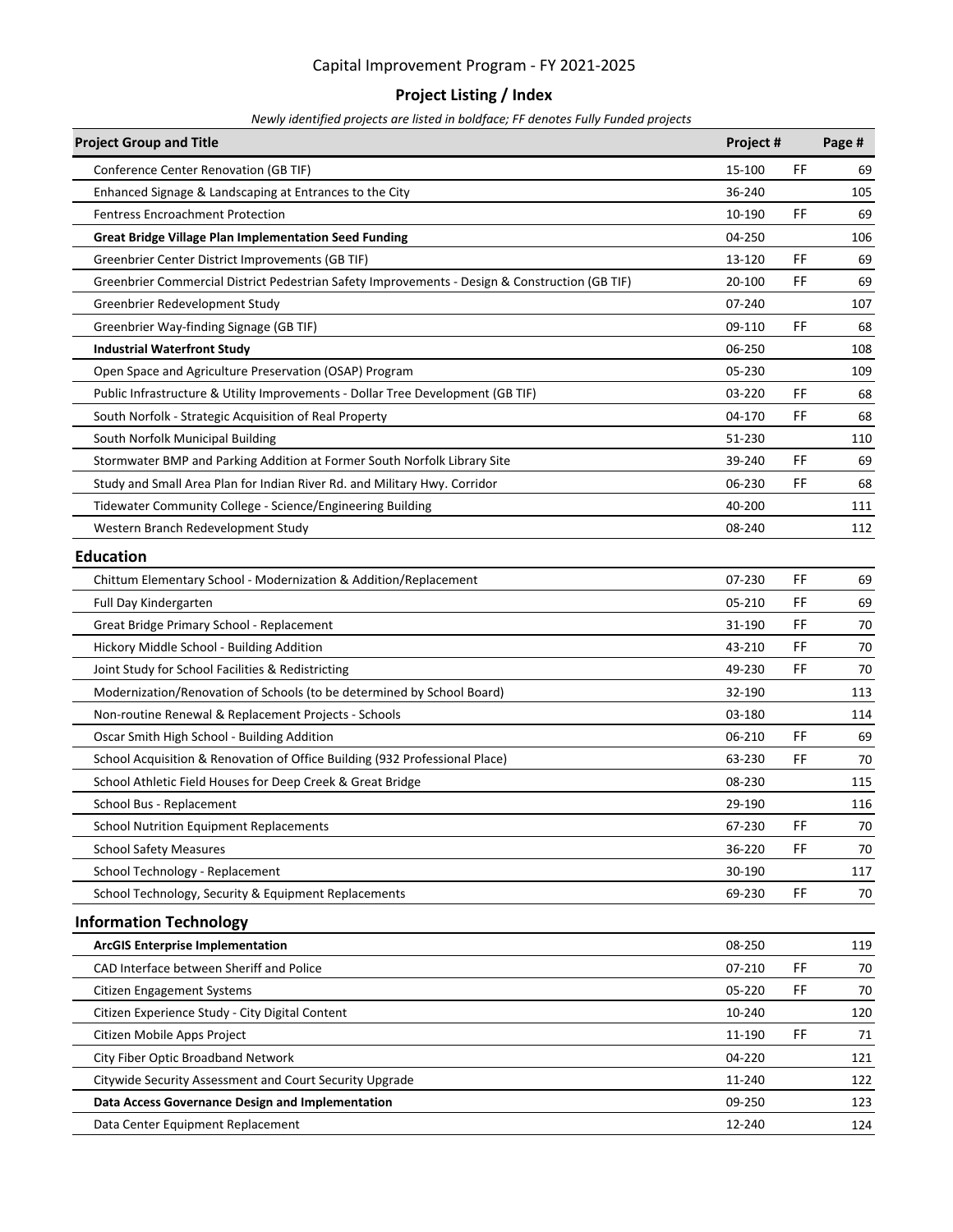### **Project Listing / Index**

| <b>Project Group and Title</b>                                                | Project #    | Page #   |
|-------------------------------------------------------------------------------|--------------|----------|
| <b>DIT Building Space and Condition Study</b>                                 | 10-250       | 125      |
| Enterprise Application Modernization (formerly Citywide ERP Solution)         | 06-220       | 126      |
| <b>Enterprise Cybersecurity Incident Reponses Planning and Policy Review</b>  | 11-250       | 127      |
| Enterprise Financials PeopleSoft/PeopleTools Upgrade - Phase I                | FF<br>27-160 | 71       |
| Enterprise KRONOS Upgrade - Phase II                                          | 09-170       | 128      |
| Enterprise Wide Technology III                                                | 08-210       | 129      |
| Enterprise Wide Technology Improvements - Phase III                           | FF<br>07-170 | 70       |
| Enterprise-wide Next Generation Identity Access Management                    | 09-230       | 130      |
| Fiber Optic - Conduit Installation - Mt. Pleasant Road Cost Share             | 15-250       | 131      |
| Fire - Fire/EMS Mobile Data Terminal Replacements                             | FF<br>07-220 | 70       |
| Fire - Station Alerting System                                                | FF<br>08-220 | 71       |
| Fire - Telestaff Kronos Interface                                             | 10-210       | FF<br>71 |
| Fire - Tri-City Automatic Aid CAD Interface (Regional 911 Dispatch Interface) | 11-210       | 132      |
| Fire/EMS - Mobile Data Terminal Replacements                                  | 13-240       | 133      |
| <b>HR - Learning Management System</b>                                        | 14-250       | 134      |
| Laserfiche Upgrade                                                            | 13-210       | 135      |
| Libraries - Automated Handling System - Phase II                              | 12-191       | 136      |
| Libraries - Automated Handling System - Phase III                             | 12-192       | 137      |
| Libraries - Data Center Redundancy/DIT Colocation                             | 09-220<br>FF | 71       |
| Libraries - Data Center Technology and Switching Replacement                  | 10-230       | 138      |
| <b>Libraries - Expansion of Services</b>                                      | 13-250       | 139      |
| Libraries - Integrated Library System (ILS) Hosting                           | FF<br>06-200 | 70       |
| Libraries - Technology Upgrade/Replacement - Phase III                        | 10-220       | 140      |
| Maximo Upgrade and Integration to PeopleSoft                                  | FF<br>11-170 | 71       |
| Network Equipment Replacement - Phase I                                       | FF<br>15-210 | 71       |
| Network Equipment Replacement - Phase II                                      | 12-220       | 141      |
| PeopleSoft Update Manager & PeopleTools Upgrade                               | 11-220       | 142      |
| Project 25 Radio System                                                       | FF<br>08-160 | 71       |
| <b>Regional Broadband Ring</b>                                                | 35-240       | 143      |
| Sheriff - Automated Rounds Software                                           | FF<br>16-210 | 71       |
| Standardize Interactive Displays - Conference Rooms and Digital Signs         | 16-250       | 144      |
| Telephone System - Replace Existing PBX with VoIP                             | 14-210       | 145      |
| Website Redesign                                                              | FF<br>13-220 | 71       |
| <b>Parks, Recreation &amp; Tourism</b>                                        |              |          |
| <b>ADA Facility Compliance</b>                                                | 22-190       | 147      |
| Athletic Field Improvements                                                   | 16-190       | 148      |
| <b>Athletic Field Lighting</b>                                                | 21-250       | 149      |
| Ballahack Rd. Boat Ramp Area Improvement Project                              | FF<br>43-200 | 72       |
| <b>Centerville Park Phase II</b>                                              | 17-250       | 150      |
| Chesapeake Arboretum                                                          | 17-210       | FF<br>72 |
| Chesapeake Multipurpose Stadium                                               | 50-230       | 151      |
| Commonwealth/Seaboard Multi-City Rail Trail (Western Branch Rail to Trail)    | 18-210       | 152      |
| <b>Conference Center Renovation</b>                                           | 12-200       | 153      |
|                                                                               |              |          |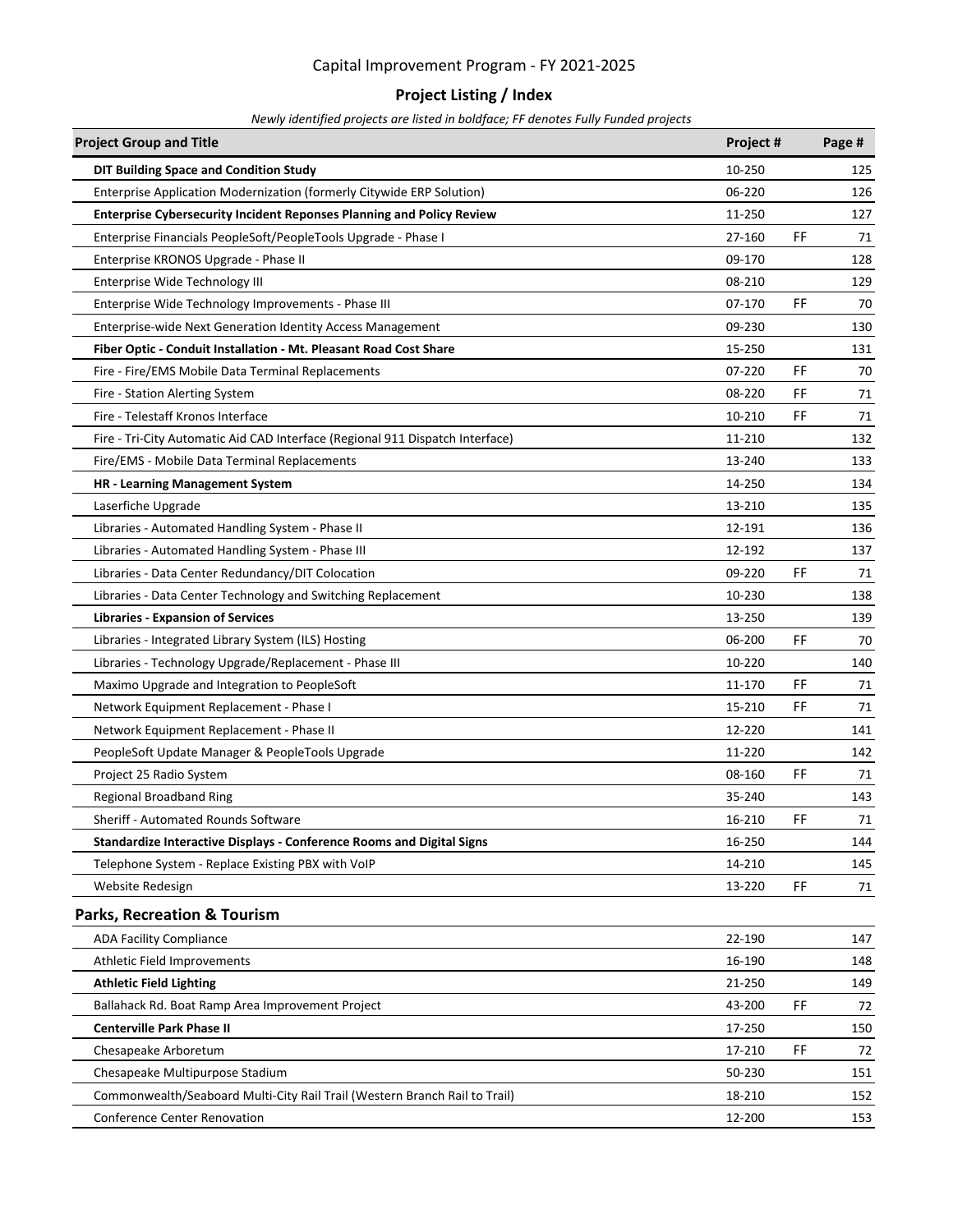### **Project Listing / Index**

| <b>Project Group and Title</b>                                                    | Project # |    | Page # |
|-----------------------------------------------------------------------------------|-----------|----|--------|
| Cornland School Relocation (Phase I Deep Creek Village Historical Site)           | 83-250    |    | 154    |
| Deep Creek Park - Phase II                                                        | 20-250    |    | 155    |
| Dismal Swamp Canal Trail - Phase III (Renovation, Restroom, Parking Lot)          | 19-210    |    | 156    |
| Dismal Swamp Canal Trail - Study of Joint Visitor/Refuge Center                   | 66-230    |    | 157    |
| Dismal Swamp Canal Trail Renovation                                               | 14-220    | FF | 73     |
| Elizabeth River Park Fishing Pier                                                 | 19-191    | FF | 72     |
| Great Bridge Battlefield Monument Relocation & Plaza                              | 68-230    | FF | 72     |
| Great Bridge Battlefield Visitors Center (Partial)                                | 26-070    | FF | 72     |
| Heritage Park - Phase II                                                          | 14-240    |    | 158    |
| Heron Landing Park on the Indian River                                            | 15-240    |    | 159    |
| Northwest River Park Improvements                                                 | 11-230    |    | 160    |
| Northwest River Park Water & Sewer System Improvements - Phase I                  | 15-220    | FF | 72     |
| Oak Grove Lake Park - Additional Parking Spaces                                   | 23-190    | FF | 72     |
| Oak Grove Lake Park - Phase II                                                    | 16-240    |    | 161    |
| Open Space and Recreation Program                                                 | 47-200    |    | 162    |
| Park Program Improvements                                                         | 18-190    |    | 163    |
| Parking Lot Improvements                                                          | 21-190    |    | 164    |
| Parks and Recreation - Improvements, Additions & Expansions                       | 12-230    |    | 165    |
| <b>Recreational Facility Improvements</b>                                         | 19-190    |    | 166    |
| Security Improvements - Parks, Recreation and Tourism                             | 24-190    |    | 167    |
| <b>Western Branch Trail Renovation</b>                                            | 13-200    | FF | 71     |
| <b>Public Safety</b>                                                              |           |    |        |
| Bowers Hill Fire Station #10 and Fire Department Logistics Support Center         | 07-110    | FF | 72     |
| Deep Creek Fire Station #8 - Relocate                                             | 27-190    |    | 169    |
| Dock Landing Fire Station #11 - Replace                                           | 28-190    |    | 170    |
| <b>Emergency Power Supply - Shelters</b>                                          | 80-250    |    | 171    |
| Fire - Biomedical Equipment Replacement                                           | 23-250    |    | 172    |
| <b>Fire - Enclosed Air Trailer</b>                                                | 24-250    |    | 173    |
| Fire - Hazardous Materials Monitoring and Detection Systems                       | 17-240    |    | 174    |
| Fire - Hydraulic Rescue Tools                                                     | 25-250    |    | 175    |
| Fire - Mass Care / Mass Sheltering Upgrade                                        | 26-250    |    | 176    |
| Fire - Multipurpose Tow/Rescue Vehicle Replacement                                | 18-240    |    | 177    |
| Fire - Portable Radio Replacement                                                 | 27-250    |    | 178    |
| Fire - Structural/Trench Shoring System Replacement                               | 19-240    |    | 179    |
| Fire - Thermal Imaging Cameras (TICs)/Forward-Looking Infrared Radar (FLIR) Units | 28-250    |    | 180    |
| Fire - Vehicle Replacement                                                        | 39-200    |    | 181    |
| Fire Alarm and Public Address System                                              | 17-200    | FF | 72     |
| Fire Station #16 - Joint Fire & Police Station - Grassfield/Scenic Pkwy.          | 17-220    |    | 182    |
| Fire Station #4 Replacement                                                       | 16-220    |    | 183    |
| Fire Station Exhaust Removal Systems Replacement                                  | 20-240    | FF | 73     |
| Fire/Police - Base Station Radio Replacement                                      | 29-250    |    | 184    |
| Jail - Kitchen Equipment Replacement                                              | 22-210    | FF | 73     |
| Jail - Surveillance System Digital Conversion & Additional Cameras                | 25-210    | FF | 73     |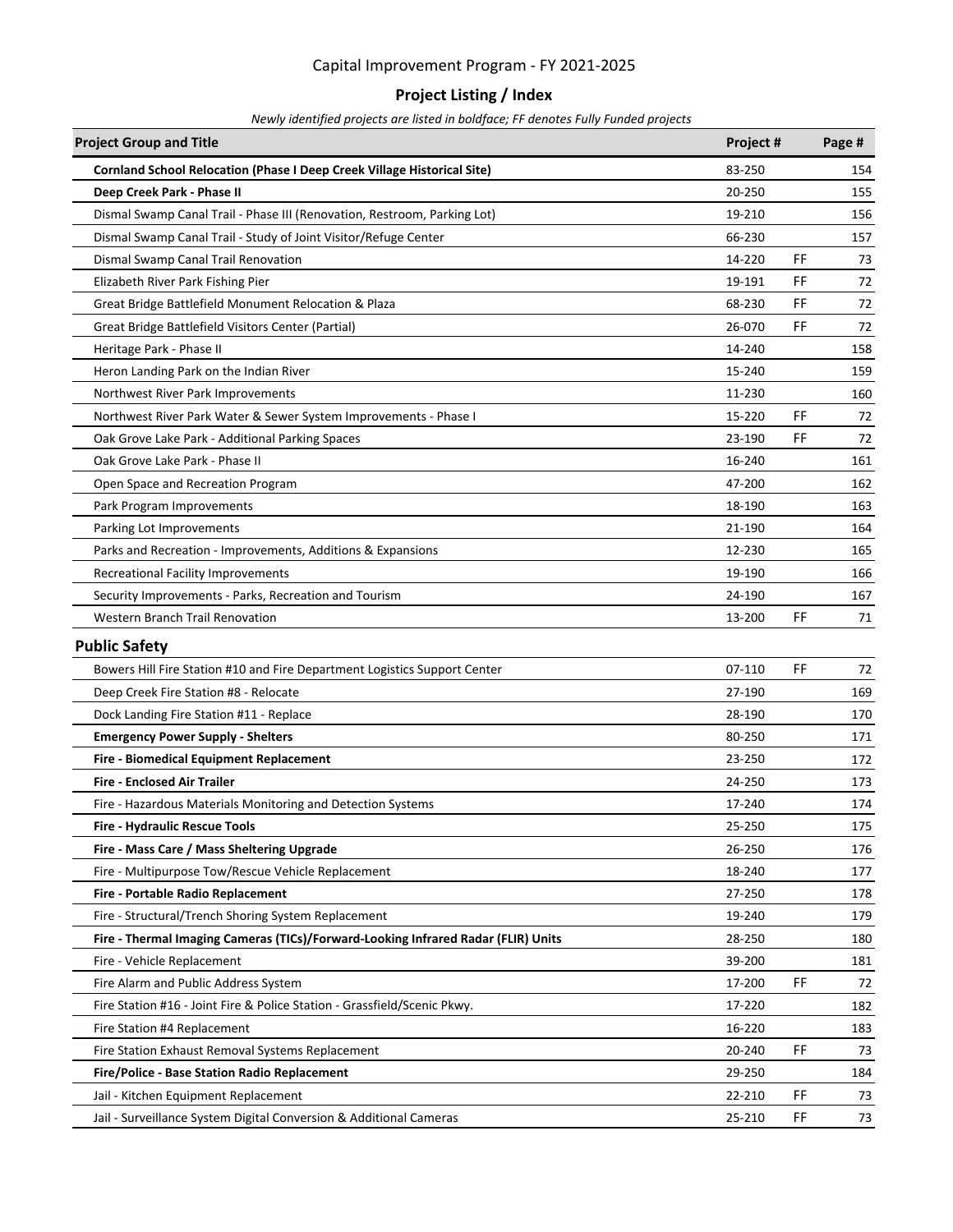### **Project Listing / Index**

| <b>Project Group and Title</b>                                                   | Project # |    | Page # |
|----------------------------------------------------------------------------------|-----------|----|--------|
| Jail and Sheriff HQ - Renewal and Replacements                                   | 26-210    |    | 185    |
| Jail Booking Area Facility Renovation                                            | 21-240    | FF | 73     |
| Jail Expansion to Address Overcrowding                                           | 04-180    | FF | 72     |
| P25 Radio System Upgrade                                                         | 30-250    |    | 186    |
| <b>Police - 911 Recording Solution Replacement</b>                               | 31-250    |    | 187    |
| Police - Electronic Summons Collection Equipment                                 | 34-240    |    | 188    |
| Police - Emergency Vehicle Storage Facility                                      | 26-190    | FF | 73     |
| Police - Mobile Command Vehicle Replacement                                      | 27-210    | FF | 73     |
| <b>Police - Portable Radio Replacement</b>                                       | 34-250    |    | 189    |
| Police & Sheriff - Virtual Firearm Training/Safety Awareness System              | 22-240    |    | 190    |
| Police and Fire - Door Card Control Panel Replacement and Fire Station Access    | 13-230    |    | 191    |
| Police and Sheriff - Academy Computer Upgrade                                    | 14-230    | FF | 72     |
| Police, Fire, and Sheriff - New World App                                        | 15-230    |    | 192    |
| Public Safety Facility Issue Studies - Feasibility & Conceptual Design           | 16-230    |    | 193    |
| Public Safety Two Factor Authentication System Upgrade                           | 17-230    |    | 194    |
| Public Safety Vehicle Network Connection Upgrade (Mobile Network Device Systems) | 18-230    | FF | 73     |
| Saint Brides Fire Station #7/ Hickory Police Precinct #6 - Combined              | 10-160    | FF | 72     |
| Sheriff - Civil Papers Software Replacement                                      | 19-230    | FF | 73     |
| <b>Sheriff - Radio Replacement</b>                                               | 43-250    |    | 195    |
| <b>Public Utilities</b>                                                          |           |    |        |
| Automated Meter Reading Equipment and Software                                   | 53-120    |    | 197    |
| Battlefield to Centerville Water Main - Phase II                                 | 22-140    | FF | 74     |
| Cavalier Elevated and Ground Storage Tanks Rehabilitation                        | 19-220    |    | 198    |
| Centerville Turnpike Loop 3                                                      | 43-120    | FF | 76     |
| Chesapeake Connector Water Pipeline                                              | 20-230    |    | 199    |
| Crestwood Sewer - Phase II (Pump Station #931)                                   | 20-170    | FF | 73     |
| Crestwood Sewer - Phase III (Pump Station #12)                                   | 21-170    | FF | 74     |
| <b>Customer Service &amp; Billing Software</b>                                   | 34-120    | FF | 75     |
| Deep Creek Pump Station Upgrade                                                  | 20-140    |    | 200    |
| Fentress NALF Water Transmission Main                                            | 37-240    |    | 201    |
| Force Main Replacement: Dominion Blvd. and I-64                                  | 34-200    | FF | 75     |
| Gravity Sewer Renewal: Bainbridge Blvd. Basin (HRSD Project Area)                | 16-170    |    | 202    |
| Great Bridge Force Main Redundancy Study                                         | 21-230    |    | 203    |
| Greenbrier Pkwy. - Force Main Upgrade                                            | 06-100    | FF | 76     |
| Joliff Rd. Waterline - Phase II                                                  | 29-050    | FF | 75     |
| Lake Gaston Pipeline - Capital Cost Sharing with Virginia Beach                  | 22-230    |    | 204    |
| Lake Gaston WTP - Membrane Replacement - Phase II                                | 21-130    |    | 205    |
| Lake Gaston WTP - Miscellaneous Modifications                                    | 37-200    |    | 206    |
| Lake Gaston WTP - Strategic Treatment and Facility Development Plan              | 38-200    |    | 207    |
| <b>Manhole Rehabilitation</b>                                                    | 28-170    | FF | 75     |
| Murray Dr. and Whittamore Rd. Water Project                                      | 40-130    | FF | 76     |
| Norfolk Highlands Elevated Tank Rehabilitation                                   | 28-200    |    | 208    |
| Northwest River Lakes & Pump Station                                             | 23-230    |    | 209    |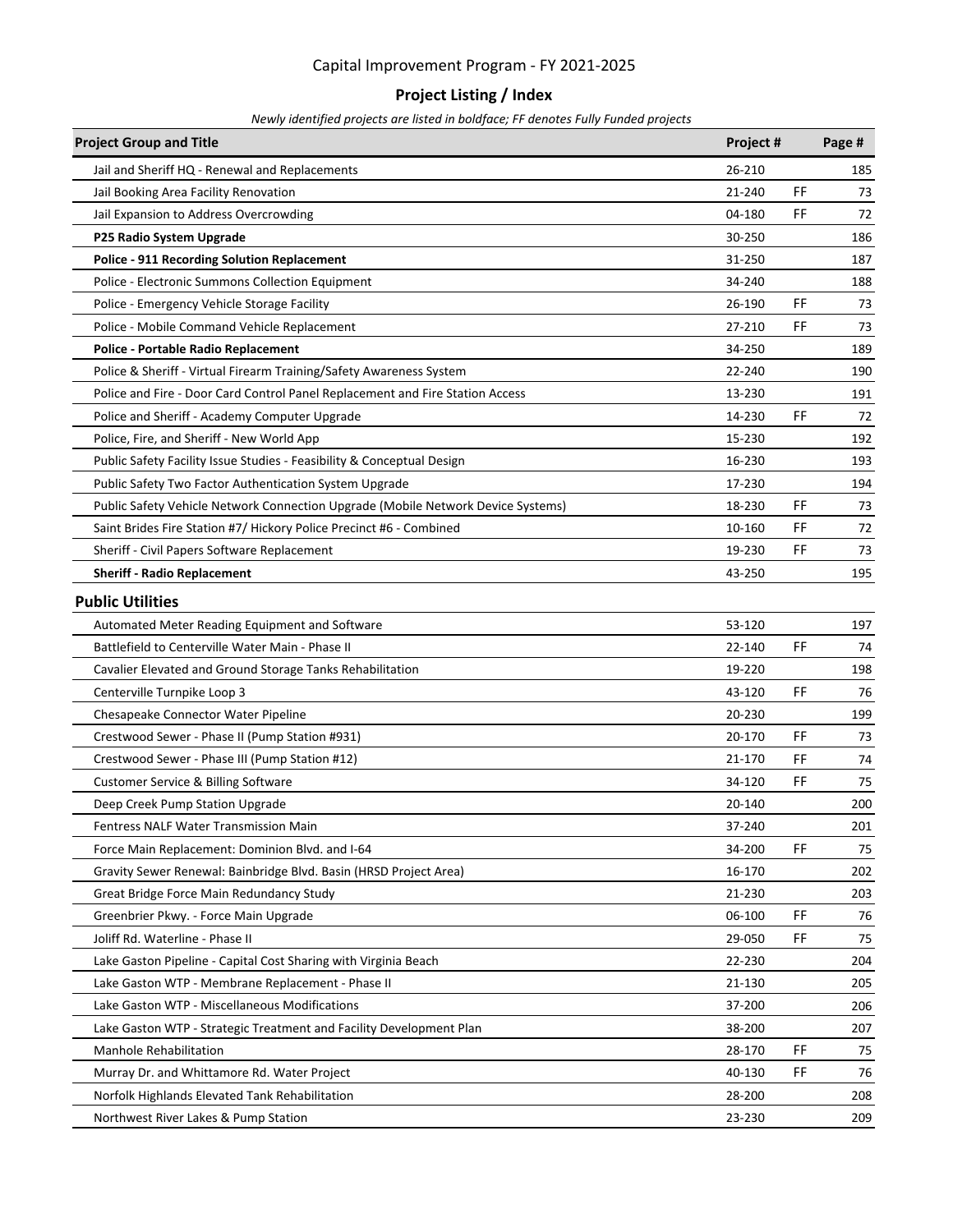### **Project Listing / Index**

| <b>Project Group and Title</b>                                                                    | Project # |     | Page # |
|---------------------------------------------------------------------------------------------------|-----------|-----|--------|
| Northwest River WTP - Miscellaneous Modifications                                                 | 19-130    |     | 210    |
| Northwest River WTP - Replace Bulk Chemical Storage Tanks                                         | 30-200    | FF  | 75     |
| Northwest River WTP - Replace Ground Storage Tank                                                 | 29-200    | FF  | 75     |
| Northwest River WTP - Switchgear Replacement                                                      | 20-220    |     | 211    |
| <b>Oak Grove Elevated Tank Rehabilitation</b>                                                     | 47-250    |     | 212    |
| Oak Grove Elevated Tank Standpipe Replacement                                                     | 05-190    | FF  | 76     |
| Philmont Ave Septic System Disconnection                                                          | 65-230    | FF  | 76     |
| Public Utilities - CIS Upgrade                                                                    | 30-210    | FF  | 75     |
| <b>Pump Stations: Replace Electric Control Panels</b>                                             | 48-250    |     | 213    |
| Red Top Raw Water Transmission Main                                                               | 39-120    |     | 214    |
| Replacement of Lead Service Lines                                                                 | 24-230    |     | 215    |
| Sanitary Sewer Evaluation Study                                                                   | 27-120    | FF  | 75     |
| Sewer and Water Renewal: Elbyrne Dr.                                                              | 23-170    | FF  | 74     |
| Sewer Improvements: Gravity Sewer System at Indian River Service Area - Phase I (Pump Station #3) | 35-170    | FF  | 76     |
| <b>Sewer Lines: West Road Force Main</b>                                                          | 78-250    |     | 216    |
| Sewer Pump Station Safety Improvements                                                            | 35-200    |     | 217    |
| Sewer Pump Station: Replacement and Rehabilitation                                                | 21-220    |     | 218    |
| Sewer Renewal: 18th Street                                                                        | 15-170    | FF  | 73     |
| Sewer Renewal: Additional Consent Order Capital Requirement                                       | 05-180    |     | 219    |
| Sewer Renewal: Chesapeake Ave. (Guerriere to Ohio Sewer)                                          | 18-170    | FF  | 73     |
| Sewer Renewal: Liberty St. (500 Block to Collingswood Ave.)                                       | 26-170    | FF  | 74     |
| Sewer Renewal: Raleigh Place (Pump Station #7 Basin)                                              | 33-170    |     | 221    |
| Sewer Renewal: SSES Implementation - Phase I                                                      | 32-120    | FF  | 75     |
| Sewer Renewal: SSES Implementation - Phase II (Indian River Area Study/PS #107 Upgrade)           | 33-120    | FF  | 75     |
| Sewer Renewal: Westwood Ave. and Redstart Ave.                                                    | 42-170    | FF  | 76     |
| Sewer System Redesign/Construction: Albemarle Dr.                                                 | 22-220    | FF  | 74     |
| South Central Water Transmission Main & Loop - Phase I                                            | 31-240    |     | 222    |
| South Norfolk Improvements                                                                        | 45-120    | FF  | 76     |
| Supervisory Control and Data Acquisition (SCADA) Upgrade                                          | 23-240    |     | 223    |
| Unserved Areas/Cost Participation - Phase II: Cedar Rd. Sewer Extension                           | 25-200    | FF  | 74     |
| Unserved Areas/Cost Participation - Phase II: Willow Lakes Utility                                | 25-202    | FF  | 74     |
| Volvo Pkwy & Executive Blvd. Pump Station & Gravity Force Main (GB TIF)                           | 64-230    | FF  | 76     |
| Water & Sewer Pump Station Telemetry Installation and Upgrade                                     | 32-210    | FF  | 75     |
| Water Control Laboratory - Upgrade HVAC                                                           | 26-200    | FF  | 74     |
| Water Franchise Acquisition & System Renewals                                                     | 52-230    | FF  | 76     |
| Water Production Security System Upgrades                                                         | 31-200    | FF  | 75     |
| Water Renewal: Buchanan St. Area                                                                  | 24-200    | FF  | 74     |
| Water Renewals: Waterline Upgrades - Phase I                                                      | 71-120    | FF  | 76     |
| Water Renewals: Waterline Upgrades - Phase II                                                     | 14-160    |     | 224    |
| Water Residuals Disposal                                                                          | 32-200    | FF  | 75     |
| Water System Planning and Upgrades                                                                | 33-210    |     | 225    |
| Water System Renewal - Phase I                                                                    | 24-120    | FF  | 74     |
| Western Branch Elevated Tank Rehabilitation                                                       | 33-200    | FF  | 75     |
| Western Branch Interconnect to Lake Gaston WTP                                                    | 47-120    | FF. | 76     |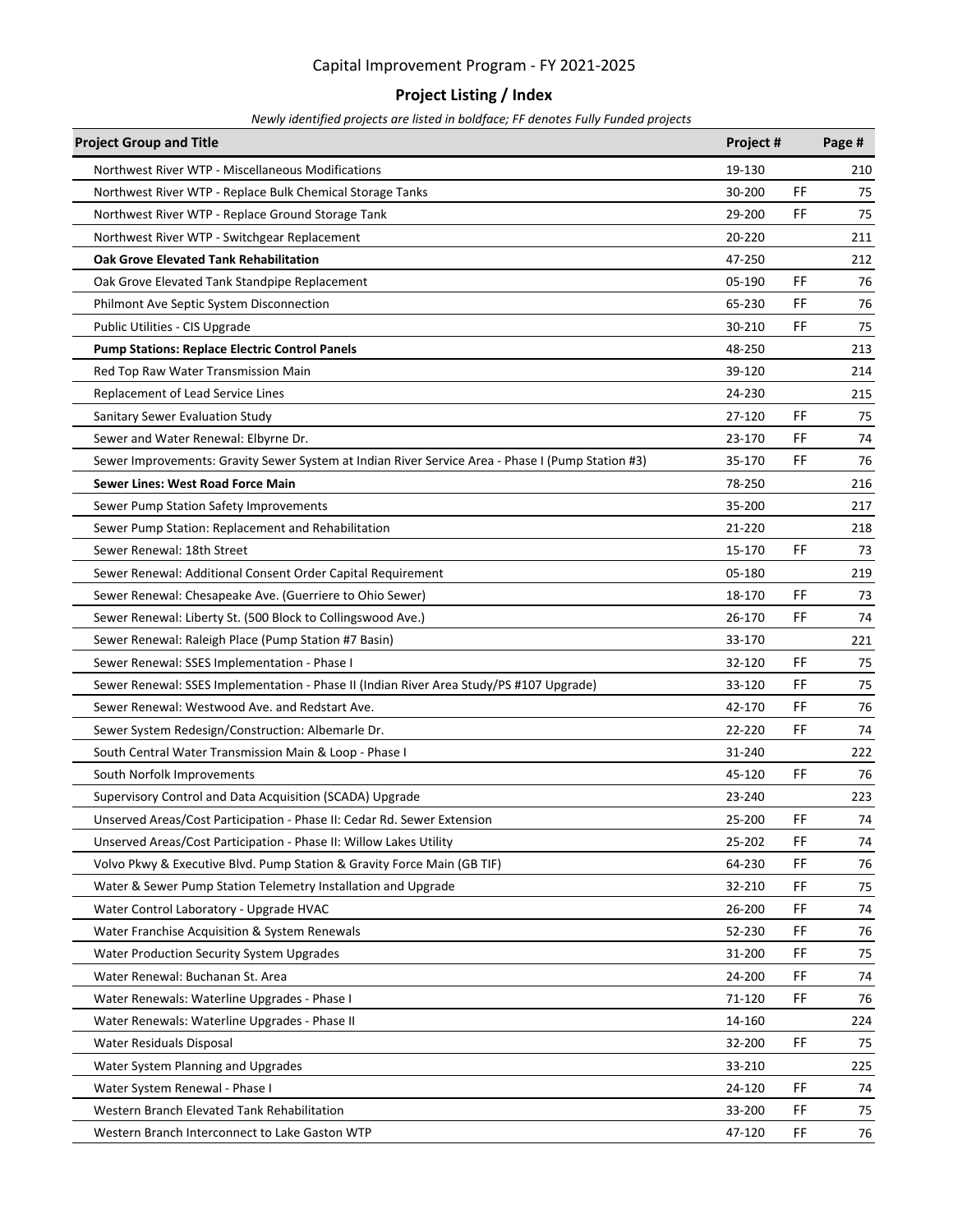### **Project Listing / Index**

| <b>Project Group and Title</b>                            | Project # | Page #    |
|-----------------------------------------------------------|-----------|-----------|
| <b>Storm Water</b>                                        |           |           |
| 22nd St. Regional BMP                                     | 05-144    | FF<br>77  |
| <b>Arboretum Channel Improvements</b>                     | 49-250    | 227       |
| <b>BMP Restoration Citywide</b>                           | 73-120    | 228       |
| Border Rd. Area Drainage Improvements - Phase II          | 06-140    | FF<br>77  |
| <b>Chesapeake Ave. Area Drainage Improvements</b>         | 50-250    | 229       |
| Citywide Outfall Re-Grading and Restoration               | 03-160    | 230       |
| Citywide System Rehab                                     | 43-170    | 231       |
| Citywide Undesignated Drainage - Phase III                | 07-150    | 232       |
| <b>Colony Manor Outfall Improvements</b>                  | 72-120    | FF<br>78  |
| Cooper's Ditch Re-Grading, Phase II                       | 51-250    | 233       |
| Crestwood Master Drainage Plan Update - Phase I           | 70-230    | FF<br>78  |
| D Street Drainage Improvements                            | 04-130    | FF<br>77  |
| Drum Creek Farms Drainage Improvements - Phase II         | 24-240    | 234       |
| Elmwood Landing Area Drainage Improvements                | 25-230    | FF<br>78  |
| <b>Forest Lakes Outfall Improvements</b>                  | 26-230    | FF<br>78  |
| <b>Greenbrier Outfall Improvements</b>                    | 26-240    | FF<br>78  |
| Hickory Ridge Outfall Improvements                        | 27-230    | 235       |
| John Street Area Outfall Improvements                     | 25-240    | 236       |
| Lamberts Trail Area Drainage Improvements                 | 07-130    | FF<br>77  |
| Liberty St. Drainage System Replacement & Upgrade         | 34-210    | FF<br>78  |
| Loxley Gardens Drainage Improvements - Phase II           | 23-220    | 237       |
| Major Equipment Purchases - PW Stormwater Division        | 07-180    | 238       |
| Master Drainage Improvements II                           | 40-210    | FF<br>78  |
| <b>Meads Court BMP</b>                                    | 05-142    | FF<br>77  |
| Neighborhood Drainage Improvements - Phase I              | 05-121    | FF<br>77  |
| Neighborhood Drainage Improvements - Phase II             | 08-150    | 239       |
| New Mill Regional BMP                                     | 05-143    | FF<br>77  |
| Nina Drive Area Outfall Improvements                      | 27-240    | FF<br>78  |
| <b>Norfolk Highlands Drainage Improvements</b>            | 52-250    | 240       |
| Oakdale Area BMP and Drainage Improvements                | 09-150    | FF<br>77  |
| Old Mill Rd. Drainage Improvements (Crossing Replacement) | 24-220    | FF<br>78  |
| Parkview Area Drainage Improvements                       | 28-230    | 241       |
| Partridge/Cloverdale Area Drainage Improvements           | 75-120    | FF<br>78  |
| Resiliency & Reliability Program                          | 29-230    | FF<br>78  |
| Royce Dr. Drainage Outfall Improvements                   | 10-130    | FF.<br>77 |
| Scenic Blvd. Drainage Improvements                        | 76-120    | FF<br>79  |
| Shillelagh Rd. Drainage Outfall Improvements              | 77-120    | FF<br>79  |
| Stormwater Mapping & Master Drainage Plan II              | 06-120    | FF<br>77  |
| Stormwater Mapping & Master Drainage Plan III             | 10-150    | 242       |
| Stormwater Quality Program - Phase II                     | 11-150    | 243       |
| Stormwater Quality Program/VPDES Permit Compliance        | 05-140    | FF<br>77  |
| Sunray Area Outfall Re-Grading                            | 13-130    | FF<br>77  |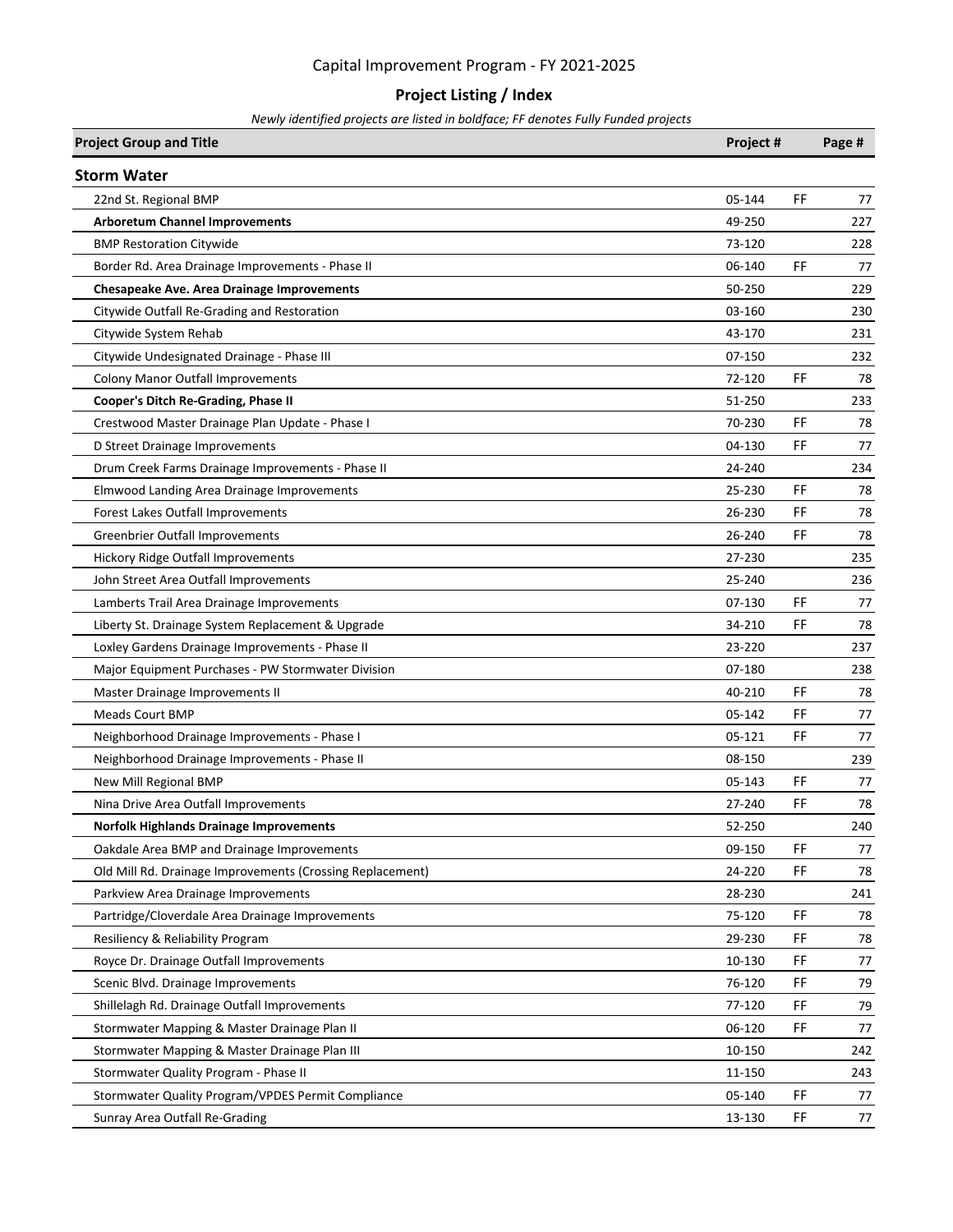### **Project Listing / Index**

| <b>Project Group and Title</b>                                                      | Project # |     | Page # |
|-------------------------------------------------------------------------------------|-----------|-----|--------|
| Welch Lane Drainage Improvements                                                    | 19-200    | FF  | 77     |
| Whittamore Rd. Outfall Improvements                                                 | 20-200    | FF  | 78     |
| <b>Transportation</b>                                                               |           |     |        |
| 22nd Street Bridge Replacement                                                      | 21-120    | FF. | 79     |
| Advanced Right-of-Way Acquisition Program                                           | 30-230    |     | 245    |
| Battlefield Blvd. at Volvo Pkwy. - Intersection Improvements Phase II               | 62-250    |     | 246    |
| Bruce Rd. Safety Improvements                                                       | 02-190    | FF  | 79     |
| <b>Cedar Road Repaving</b>                                                          | 42-240    | FF  | 81     |
| <b>Cedar Road Widening</b>                                                          | 57-250    |     | 247    |
| Centerville Bridge Super Structure Repairs                                          | 44-170    | FF  | 81     |
| Centerville Turnpike Bridge Feasibility Study                                       | 31-230    | FF  | 80     |
| Centerville Turnpike Bridge Rehabilitation                                          | 03-190    |     | 248    |
| Chesapeake Expressway Administration Building Modifications                         | 46-200    | FF  | 81     |
| Chesapeake Expressway Guardrail Improvements                                        | 32-220    | FF  | 80     |
| Chesapeake Expressway Interchange at Mt. Pleasant Rd.                               | 30-220    | FF  | 80     |
| Citywide Guardrail Installation & Replacement                                       | 25-220    |     | 249    |
| Citywide Sidewalk Installation                                                      | 26-220    |     | 250    |
| Citywide Traffic Signal Retiming - Phase I                                          | 31-220    |     | 251    |
| Citywide Traffic Signal Retiming - Phase II                                         | 62-230    |     | 252    |
| <b>Citywide Trails and Open Space Connectivity Plan</b>                             | 58-250    |     | 253    |
| CTS - Chesapeake Expressway Renewals - Phase Ib                                     | 26-161    | FF  | 79     |
| CTS - Chesapeake Expressway Renewals - Phase Id                                     | 26-163    | FF  | 79     |
| CTS - Chesapeake Expressway Renewals - Phase III - Variable Message Boards          | 32-230    |     | 254    |
| CTS - Chesapeake Expressway Repaving                                                | 28-240    |     | 255    |
| CTS - Chesapeake Transportation System Renewals - Phase II                          | 35-210    | FF  | 80     |
| CTS - Dominion Blvd. Veterans Bridge - Closed Circuit Television (CCTV)             | 34-230    |     | 256    |
| CTS - Dominion Blvd. Veterans Bridge Toll System Upgrades                           | 56-250    |     | 257    |
| Deep Creek AIW Bridge Replacement                                                   | 08-180    | FF  | 79     |
| <b>Edwin Drive Improvements</b>                                                     | 29-240    |     | 258    |
| Elbow Road Bridge Replacement                                                       | 38-240    |     | 259    |
| <b>Elbow Road Center Lane Addition</b>                                              | 59-250    |     | 260    |
| Elbow Road Widening - Phase II                                                      | 35-230    |     | 261    |
| Emergency Vehicle Pre-Emption Device Upgrades - Phase II                            | 40-240    |     | 262    |
| Flashing Yellow Arrow (FYA) Installation - Battlefield Blvd.                        | 33-220    | FF  | 80     |
| Flashing Yellow Arrow (FYA) Installation - Cedar Rd.                                | 60-230    | FF  | 82     |
| Flashing Yellow Arrow (FYA) Installation - Portsmouth Blvd./Taylor Rd.              | 34-220    | FF  | 80     |
| Flashing Yellow Arrow (FYA) Installation - Providence Rd./Mt. Pleasant Rd.          | 61-230    |     | 263    |
| Flashing Yellow Arrow (FYA) Installation - S. Military Hwy & George Washington Hwy. | 82-250    |     | 264    |
| Flashing Yellow Arrow (FYA) Installation - Western Branch Blvd.                     | 59-230    | FF  | 82     |
| Freeman Ave. Railroad Overpass Bridge                                               | 09-180    |     | 265    |
| George Washington Hwy. (US Route 17) Widening                                       | 37-230    |     | 266    |
| George Washington Hwy. Milling & Paving                                             | 35-220    |     | 267    |
| <b>Gilmerton Auxiliary Counterweights Bridge Repairs</b>                            | 38-230    | FF  | 81     |